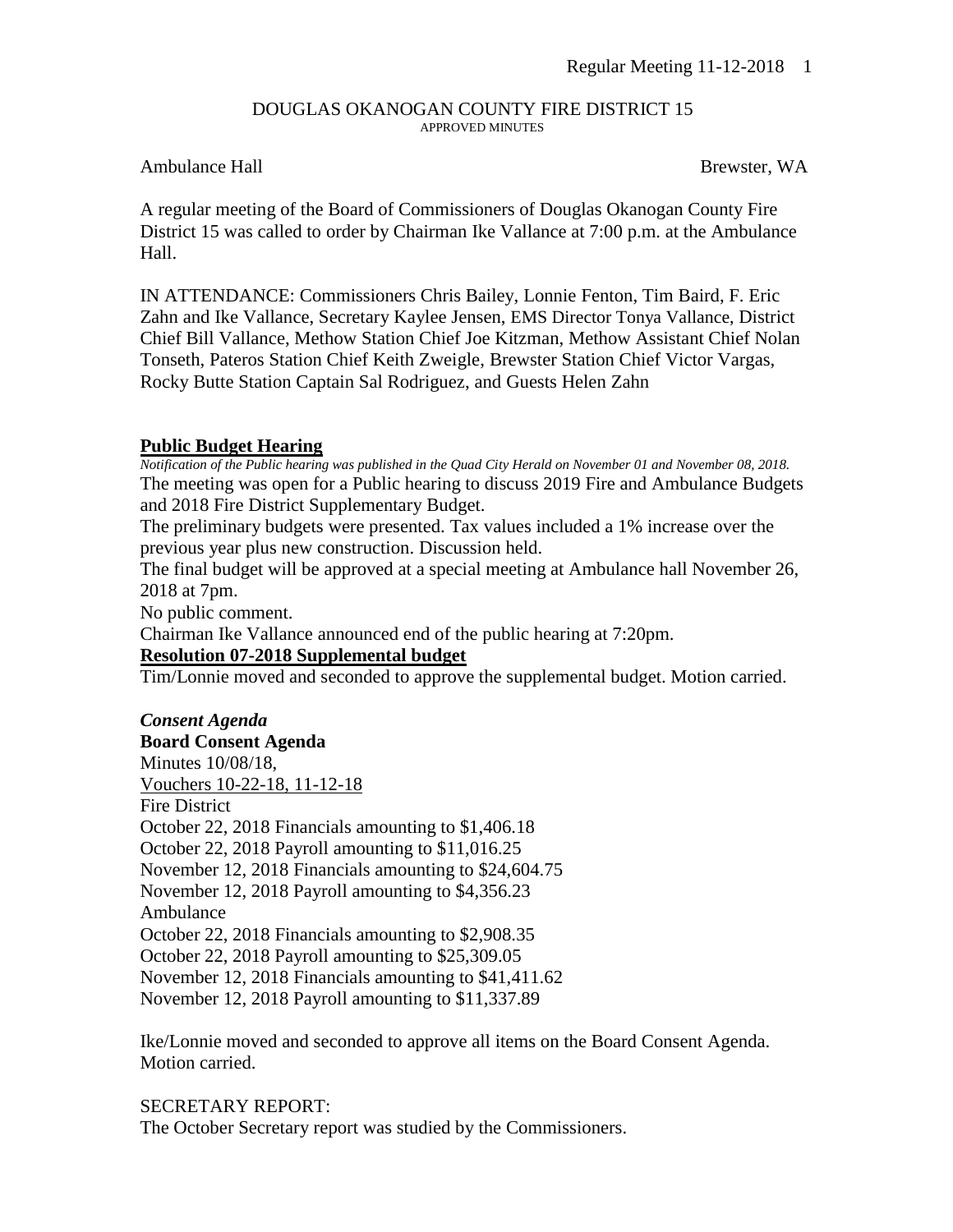DISTRICT FIRE CHIEF REPORT: Chief Vallance reported some apparatus had been moved to storage for the winter.

AFG grant acquisitions will begin soon. It was still undetermined whether it would be put out to bid or if the District would piggyback.

HAZMIT generator update was given.

E1521 R&M was discussed. Chelan 7 mechanic diagnosed the issue and some valves need replaced. New parts will be ordered and the work will be done at Chelan. Discussion held.

Okanogan County burn ban is in effect.

SOP/SOG COMMITTEE REPORT: Nothing to report.

PATEROS REPORT: Chief Keith Zweigle reported firefighters responded to a semitrailer fire, a MVA incident and a wildland fire call.

Firefighters participated in hydrant, communications and driving training. Firefighters completed EVIP and train the trainer training.

Firefighters will be training at Rocky Butte maze and completing SCBA training soon. A pump class is scheduled.

R&M was completed on E1511 including replacement of shocks.

METHOW REPORT: Chief Joe Kitzman reported firefighters participated in a good pump & hydrant training with Pateros. A few burn pile fires were reported, but nothing with too much action.

BREWSTER REPORT: Captain Victor Vargas reported firefighters responded to a small brush fire, assisted Pateros with a truck fire and assisted EMS on a call. Firefighters completed vehicle maintenance. Scott packs was onsite and gave a SCBA demo. Firefighters completed HIPPA training. An MVA with Fire and extrication training is scheduled.

ROCKY BUTTE REPORT: Captain Sal Rodriguez reported firefighters participated in HIPPA and blood-borne pathogens training.

EMS DIRECTOR REPORT: Tonya discussed the employee committee wage and benefit recommendations which included a medical benefit cap increase, Life Flight subscription, and raises. The Secretary requested an increase to vacation benefit.